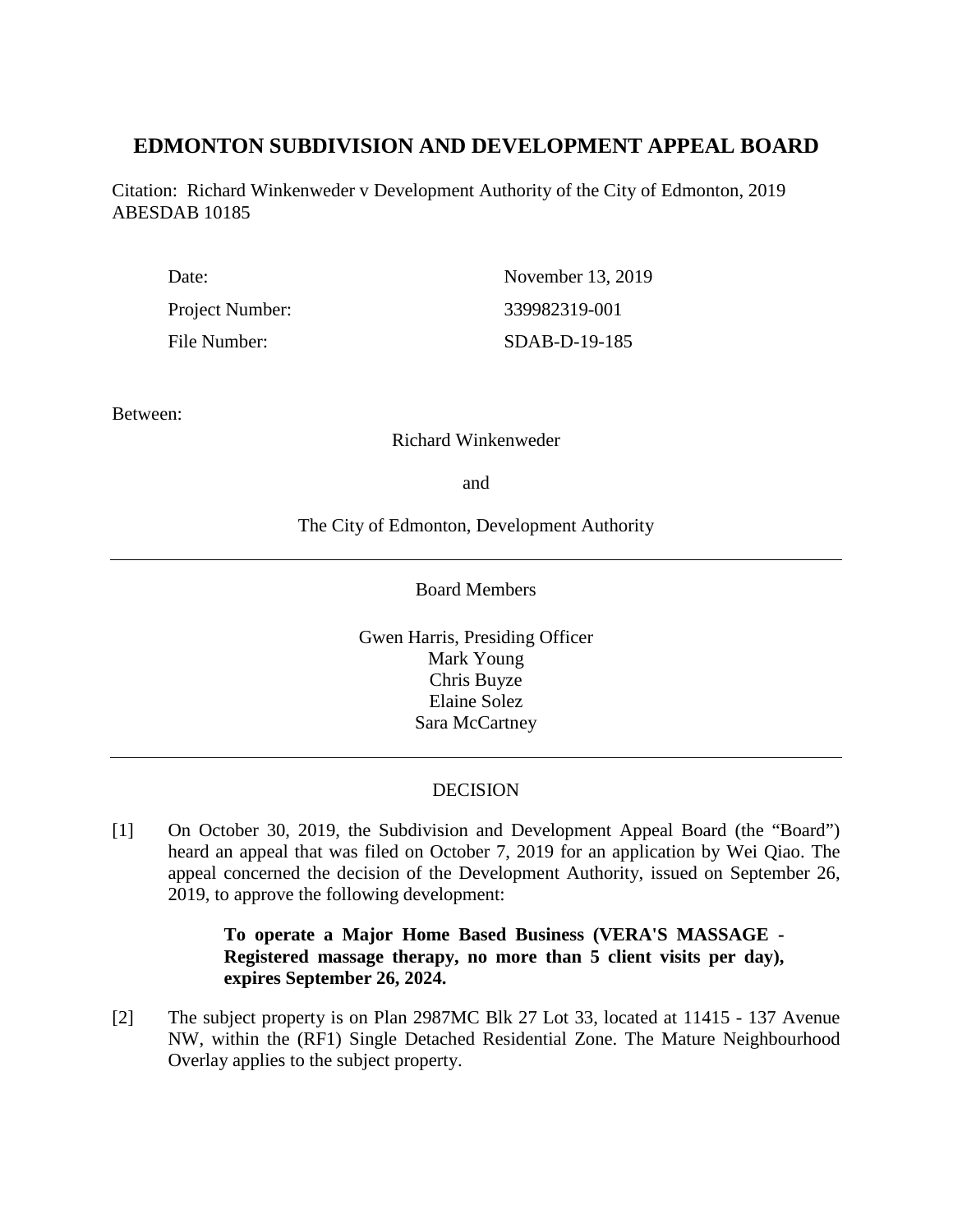- [3] The following documents were received prior to the hearing and form part of the record:
	- Copy of the Development Permit application and the approved Development Permit;
	- The Development Officer's written submission; and
	- The Appellant's written submissions.
- [4] The following exhibits were presented during the hearing and form part of the record:
	- Exhibit A Google Aerial photograph, submitted by the Applicant; and
	- Exhibit B Registered Certificate, submitted by the Applicant.

# **Preliminary Matters**

- [5] At the outset of the appeal hearing, the Presiding Officer confirmed with the parties in attendance that there was no opposition to the composition of the panel.
- [6] The Presiding Officer outlined how the hearing would be conducted, including the order of appearance of parties, and no opposition was noted.
- [7] The appeal was filed on time, in accordance with section 686 of the *Municipal Government Act*, RSA 2000, c M-26.

### **Summary of Hearing**

- *i) Position of the Appellants, R. Winkenweder, who was accompanied by M. McNabb*
- [8] This is a residential area and the operation of the Major Home Based Business would be more suitable for a commercial area.
- [9] In their opinion, the property value will decrease with the proposed development.
- [10] They are concerned that there will be an excess of parking in the area that will be associated with the Major Home Based Business.
- [11] The subject dwelling is currently vacant.
- [12] In their opinion, there will be a safety issue with small children living in the area with the operation of the Major Home Based Business.
- [13] The business could operate from the strip mall across the street.
- [14] They are concerned that the Major Home Based Business will evolve to something different than what is being applied for.
- [15] If they need to call Bylaw Enforcement it can take days for them to visit the area.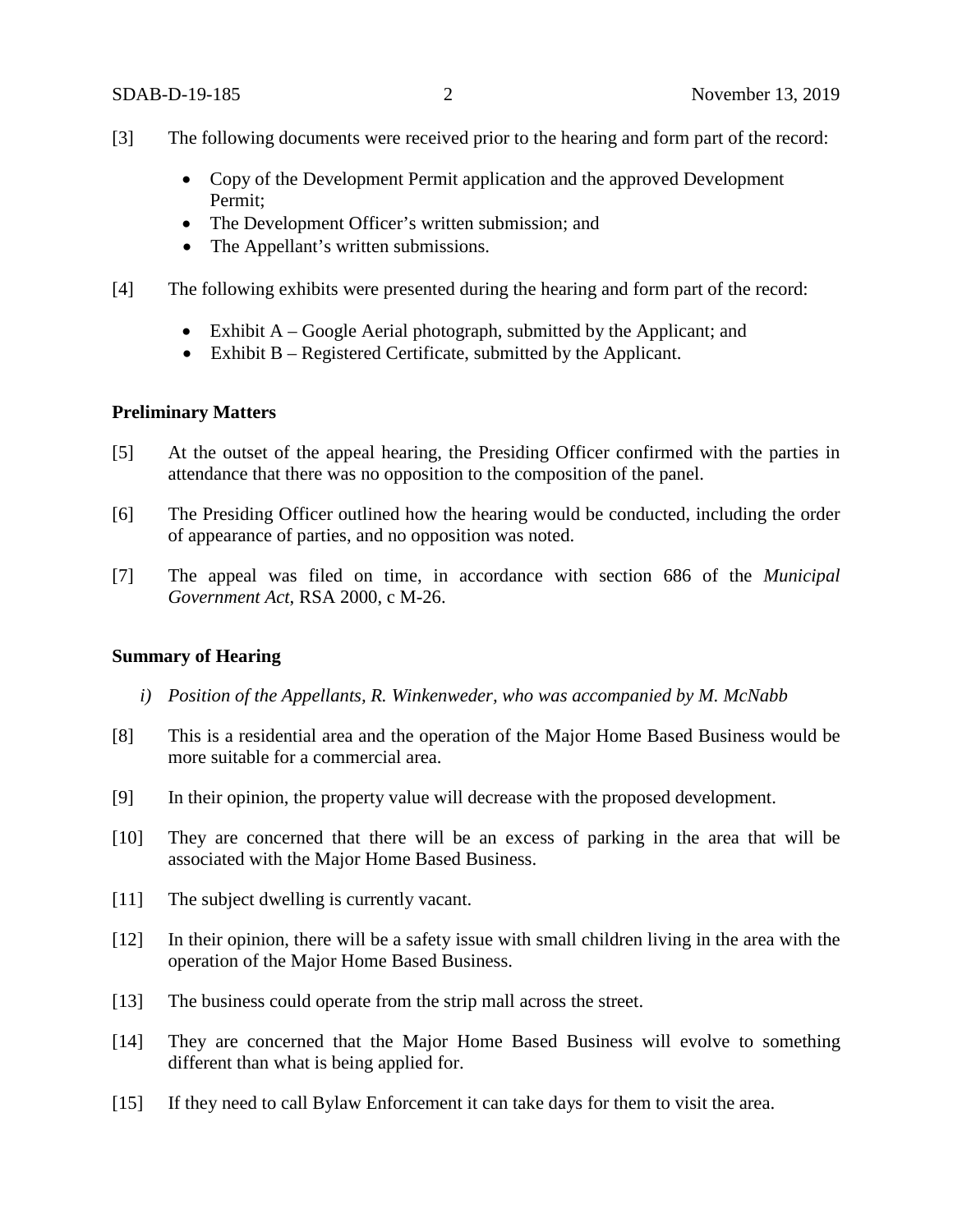- [16] Mr. Winkenweder and Ms. McNabb provided the following information in response to questions by the Board:
	- a. They do not have any evidence that their property value will decrease with the operation of this Major Home Based Business.
	- b. They do not have any statistics, but feel this type of business will increase crime in the area.
	- c. This is a commercial business that should not operate in a residential neighbourhood.
	- *ii) Position of the Development Officer, K. Payne*
- [17] The Development Authority did not appear at the hearing and the Board relied on Mr. Payne's written submission.

*iii) Position of R. Speidel, Legal Counsel for the Applicant, W. Qiao* 

- [18] Mr. Speidel referred to the aerial photograph and referenced the subject site.
- [19] Clients are able to park on the driveway which can accommodate three vehicles.
- [20] There will be one customer visit at a time and visits will not overlap.
- [21] Ms. Qiao started her massage therapy schooling in China and completed a massage therapy course in Alberta in May 2018.
- [22] Ms. Qiao is certified and registered with the Certified Registered Massage Therapist Association. Her certificate has to be renewed yearly.
- [23] Mr. Speidel referred to each condition of the approved permit indicating the Major Home Based Business will comply with all of the conditions.
- [24] Ms. Qiao confirmed that she lives at the subject site.
- [25] She does not intend to have employees of the Major Home Based Business.
- [26] The hours of operation will be 10:00 a.m. to 8:00 p.m., Monday to Friday.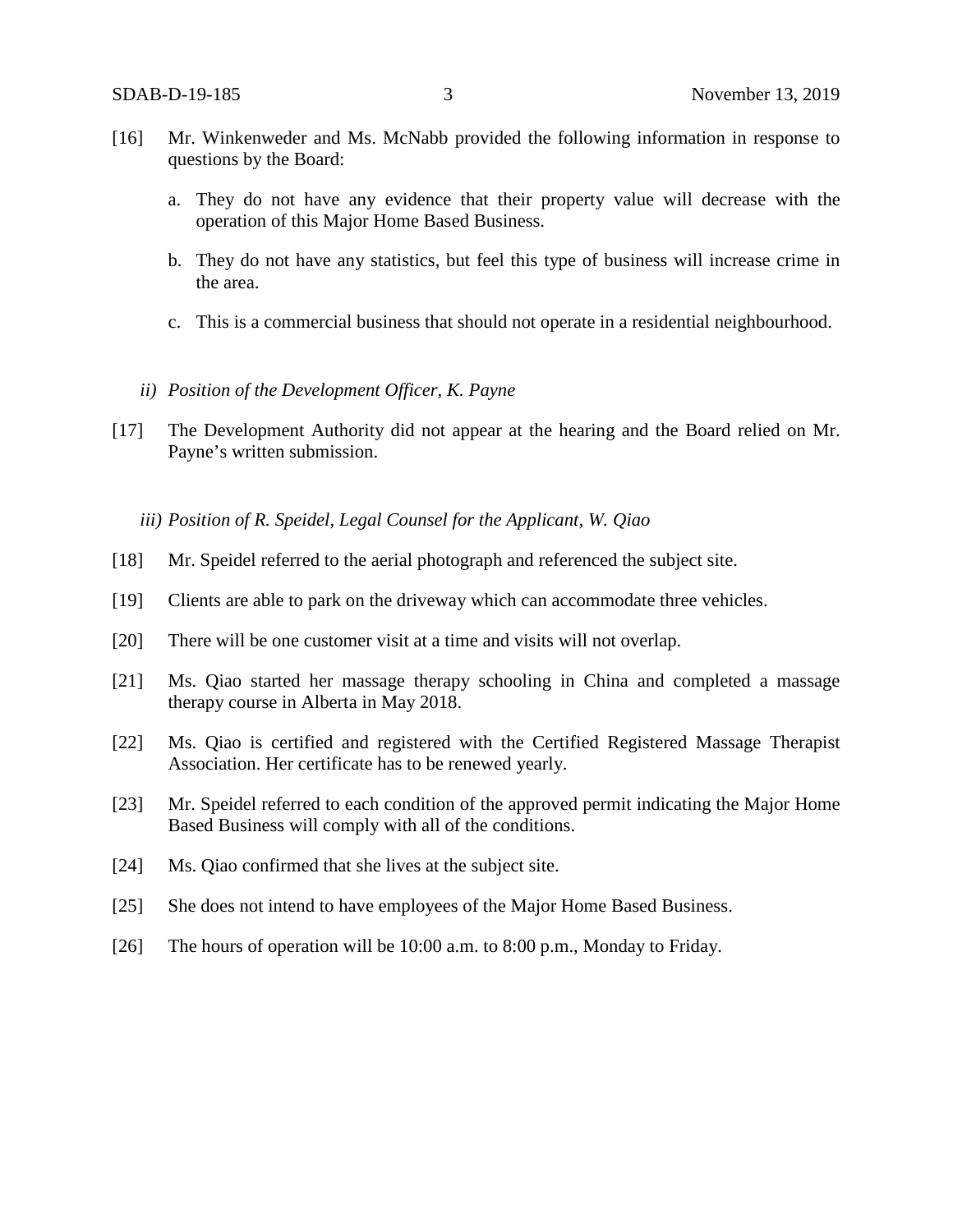- *iv) Rebuttal of the Appellants, R. Winkenweder and M. McNabb*
- [27] They do not believe the subject site is occupied.
- [28] They are concerned that the Applicant will hire employees in the future.
- [29] They are concerned that the number of clients will not be monitored.

# **Decision**

- [30] The appeal is **DENIED** and the decision of the Development Authority is **CONFIRMED**. The development is **GRANTED** as applied for to the Development Authority, subject to the following **CONDITIONS**:
	- 1. Unless otherwise stated, all references to "section numbers" refer to the authority under the Edmonton Zoning Bylaw #12800, as amended.
	- 2. The business owner must live at the site. The business use must be secondary to the residential use of the building and shall not change the residential character of the Dwelling or Accessory Building (Section 7.3(7)).
	- 3. There shall be no exterior display or advertisement other than an identification plaque or sign a maximum of 20 cm  $(8)$  x 30.5 cm  $(12)$  in size located on the dwelling (Section 75.1).
	- 4. The Major Home Based Business shall not generate pedestrian or vehicular traffic, or parking, in excess of that which is characteristic of the Zone in which it is located (Section 75.3).
	- 5. If non-resident employees or business partners are working on-site, the maximum number shall not exceed the number applied for with this application.
	- 6. If there are visits associated with the business the number shall not exceed the number applied for with this application.
	- 7. Clients visit must be by-appointment only and appointments shall not overlap.
	- 8. There shall be no outdoor business activities, or outdoor storage of material or equipment associated with the business (Section 75.5).
	- 9. No offensive noise, odour, vibration, smoke, litter, heat or other objectionable effect shall be produced.
	- 10. The business use must maintain the privacy and enjoyment of adjacent residences and the characteristic of the neighborhood.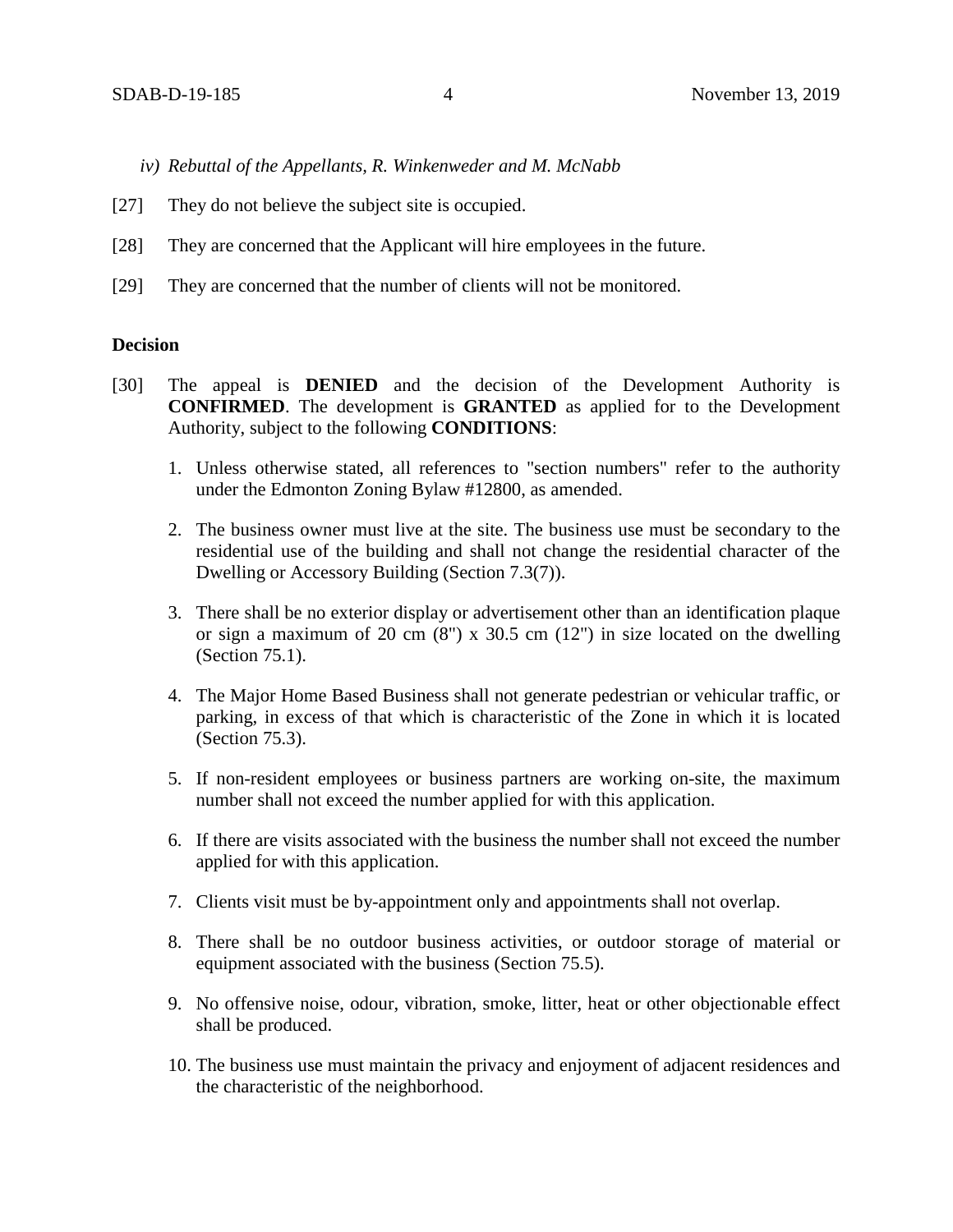- 11. All parking for the Dwelling and Home Based Business must be accommodated on site unless a parking variance has been granted for this Major Home Based Business.
- 12. This Development Permit may be cancelled at any time if the Home Based Business as stated in the Permit Details changes (Section 17.2).
- 13. Hours of operation shall be between 8:00am and 9:00pm on weekdays.
- 14. This approval is for a 5 year period from the date of this decision. A new Development Permit must be obtained to continue to operate the business from this location. This Development Permit expires on November 14, 2024.

Note:

1. This Development Permit is not a Business License.

### **Reasons for Decision**

- [31] The proposed development, a Major Home Based Business (for Registered Massage Therapy), is a Discretionary Use in the (RF1) Single Detached Residential Zone.
- [32] The Board accepts the Applicant's evidence that Ms. Qiao is a registered Massage Therapist and will operate as such from the subject Site where she resides.
- [33] The Major Home Based Business complies with all of the regulations of the *Edmonton Zoning Bylaw*.
- [34] The Appellants did not produce evidence to confirm that their property value will decrease with the operation of the Major Home Based Business.
- [35] The Board accepts the Applicant's evidence that customers will park on the driveway of the subject Site.
- [36] The Board is satisfied that with the conditions imposed; the proposed Major Home Based Business will not alter the residential characteristics of the neighbourhood.
- [37] The Appellants' concerns are related to matters that are dealt with by Bylaw Enforcement.
- [38] The Board acknowledges the three signed notes opposing the proposed development submitted by the Appellants. However, on the evidence presented, the Board finds the Major Home Based Business will not negatively impact the neighbourhood as it complies completely with the *Edmonton Zoning Bylaw* and meets the minimum required on-site parking spaces.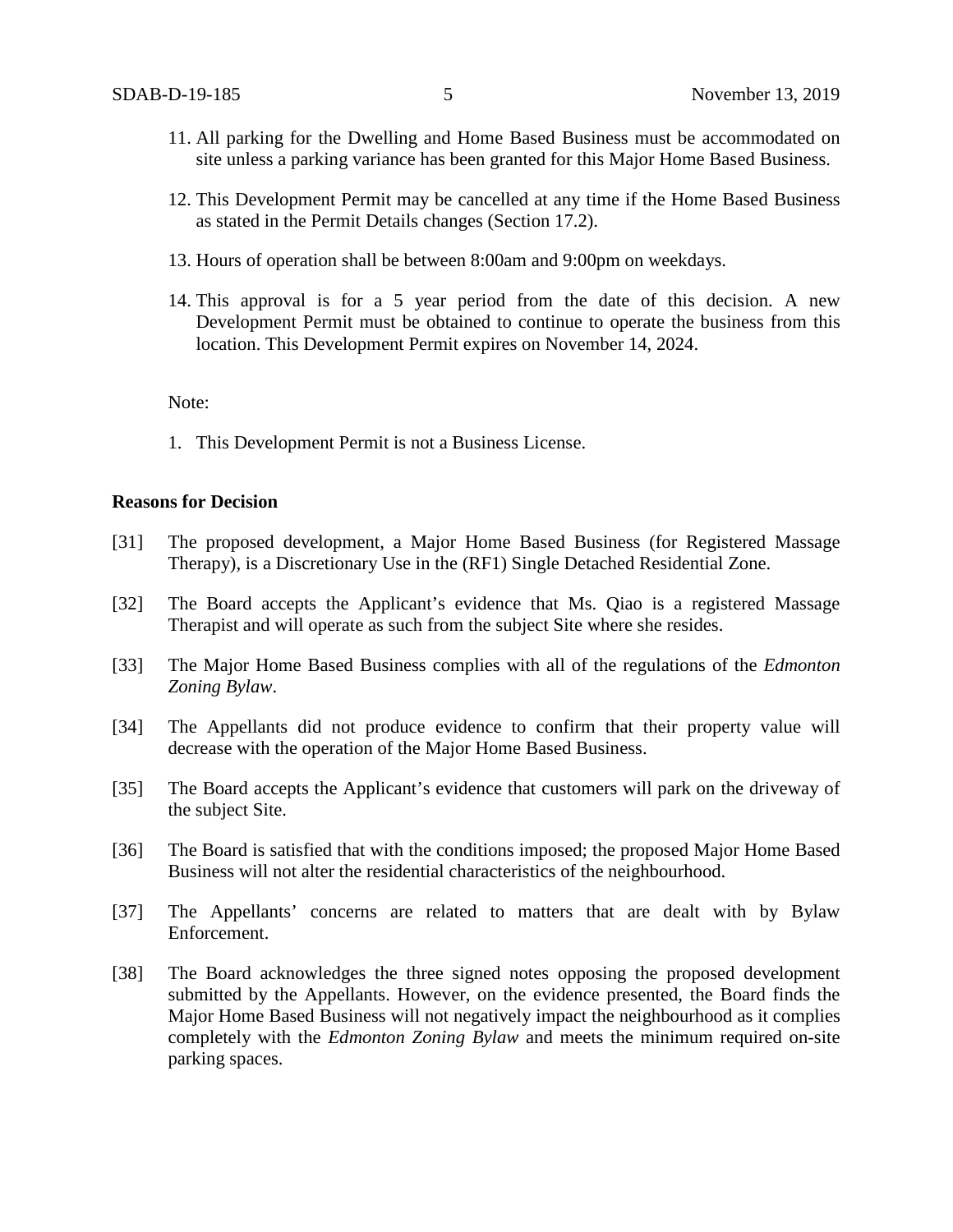[39] Based on the above, the Board finds that the proposed development with the conditions attached, is reasonably compatible with the neighbourhood.

Gwen Harris, Presiding Officer Subdivision and Development Appeal Board

CC: R. Winkenweder & M. McNabb Robert A. Speidel Professional Corporation, Attn: R. Speidel City of Edmonton, Development & Zoning Services, Attn; K. Payne / A. Wen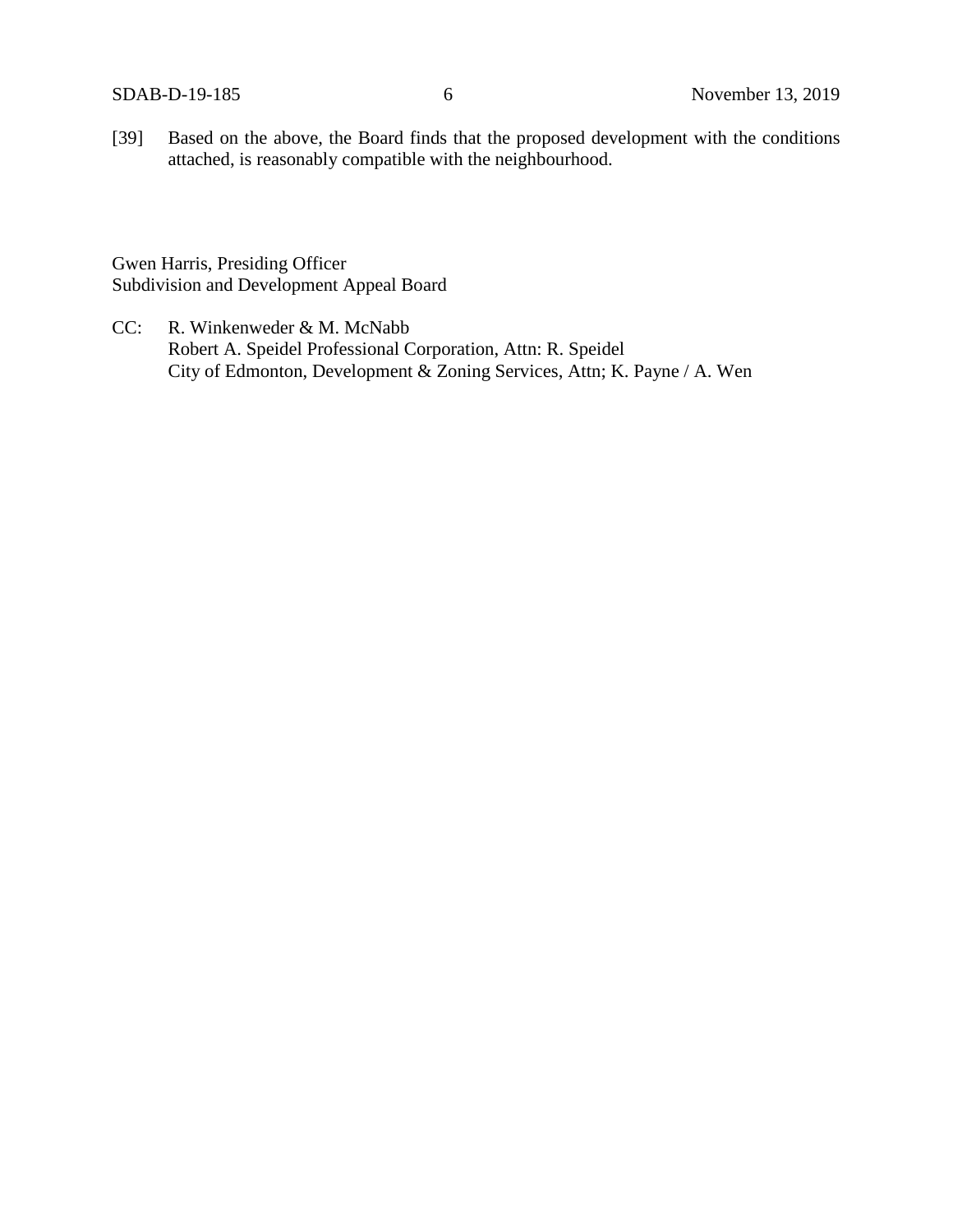# **Important Information for the Applicant/Appellant**

- 1. This is not a Business Licence. A Business Licence must be obtained separately from Development & Zoning Services, located on the 2nd Floor, Edmonton Tower,  $10111 -$ 104 Avenue NW, Edmonton, AB T5J 0J4.
- 2. Obtaining a Development Permit does not relieve you from complying with:
	- a) the requirements of the *Edmonton Zoning Bylaw*, insofar as those requirements have not been relaxed or varied by a decision of the Subdivision and Development Appeal Board,
	- b) the requirements of the *Alberta Safety Codes Act*,
	- c) the *Alberta Regulation 204/207 – Safety Codes Act – Permit Regulation*,
	- d) the requirements of any other appropriate federal, provincial or municipal legislation,
	- e) the conditions of any caveat, covenant, easement or other instrument affecting a building or land.
- 3. When an application for a Development Permit has been approved by the Subdivision and Development Appeal Board, it shall not be valid unless and until any conditions of approval, save those of a continuing nature, have been fulfilled.
- 4. A Development Permit will expire in accordance to the provisions of section 22 of the *Edmonton Zoning Bylaw, Bylaw 12800*, as amended.
- 5. This decision may be appealed to the Alberta Court of Appeal on a question of law or jurisdiction under section 688 of the *Municipal Government Act*, RSA 2000, c M-26. If the Subdivision and Development Appeal Board is served with notice of an application for leave to appeal its decision, such notice shall operate to suspend the Development Permit.
- 6. When a decision on a Development Permit application has been rendered by the Subdivision and Development Appeal Board, the enforcement of that decision is carried out by Development & Zoning Services, located on the 2nd Floor, Edmonton Tower, 10111 – 104 Avenue NW, Edmonton, AB T5J 0J4.

*NOTE: The City of Edmonton does not conduct independent environmental checks of land within the City. If you are concerned about the stability of this property for any purpose, you should conduct your own tests and reviews. The City of Edmonton, when issuing a development permit, makes no representations and offers no warranties as to the suitability of the property for any purpose or as to the presence or absence of any environmental contaminants on the property.*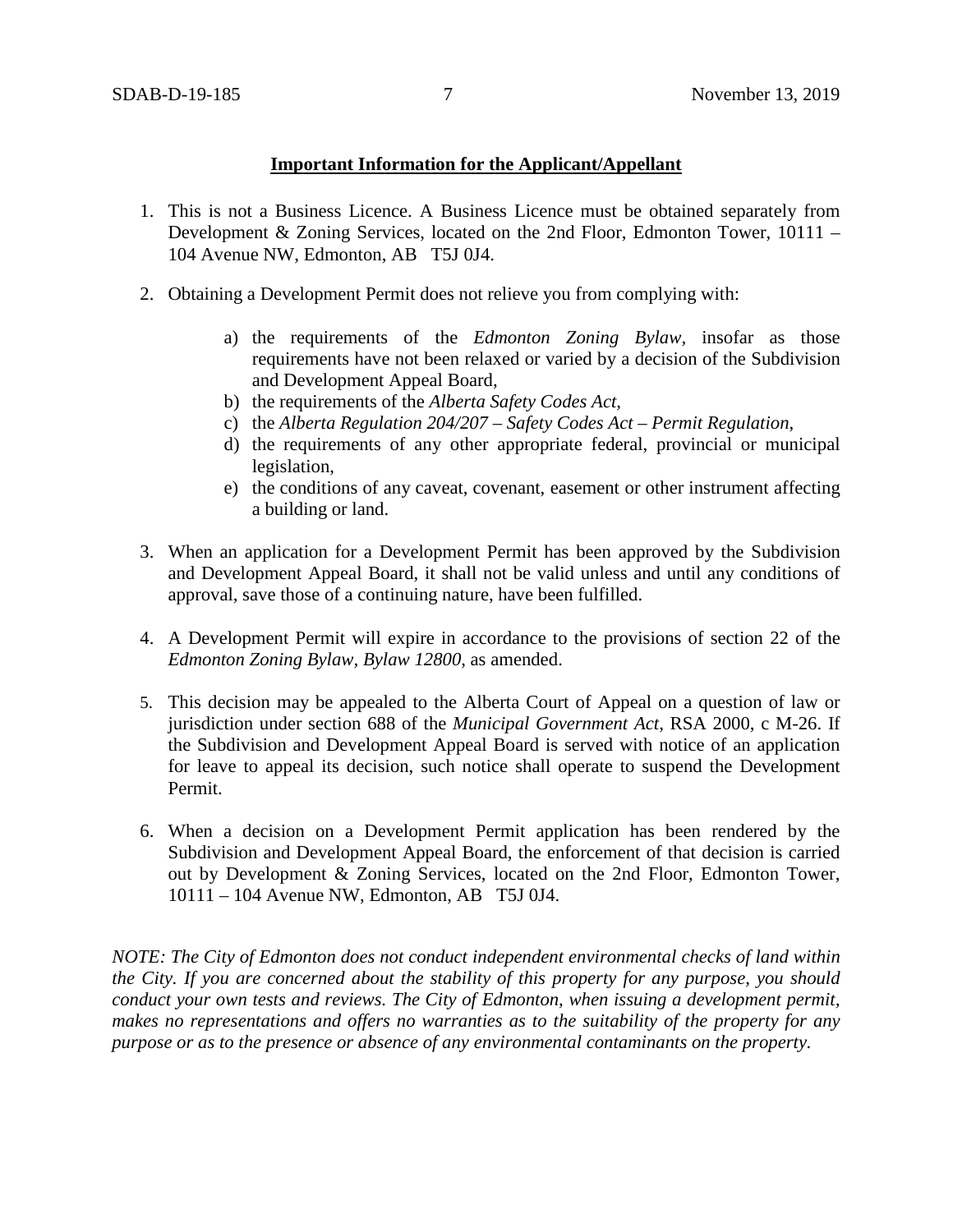# **EDMONTON SUBDIVISION AND DEVELOPMENT APPEAL BOARD**

Citation: Joanna Sarauer v Development Authority of the City of Edmonton, 2019 ABESDAB 10186

| Date:           | November 13, 2019 |
|-----------------|-------------------|
| Project Number: | 304538606-008     |
| File Number:    | SDAB-D-19-186     |

Between:

Joanna Sarauer

and

The City of Edmonton, Development Authority

Board Members

Gwen Harris, Presiding Officer Mark Young Chris Buyze Elaine Solez Sara McCartney

# DECISION

[1] On October 30, 2019, the Subdivision and Development Appeal Board (the "Board") heard an appeal that was filed on October 3, 2019 for an application by Bedrock Homes Ltd. The appeal concerned the decision of the Development Authority, issued on September 19, 2019, to approve the following development:

# **To construct a 4 Dwelling Multi-unit Housing.**

- [2] The subject property is on Plan 0820251 Blk 46 Lot 35, located at 7926 106 Street NW, within the (RA7) Low Rise Apartment Zone. The Garneau Area Redevelopment plan applies to the subject property.
- [3] The following documents were received prior to the hearing and form part of the record: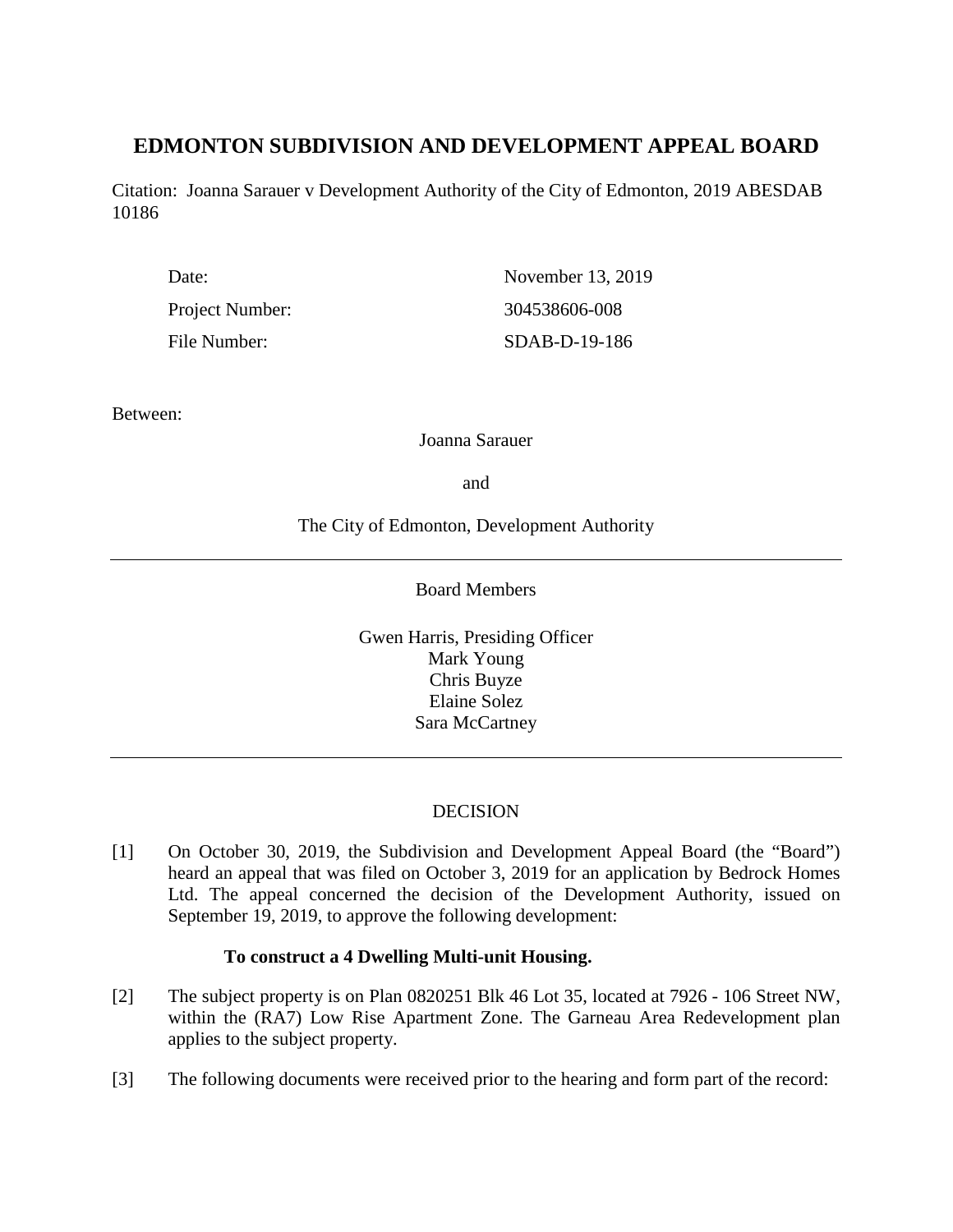- Copy of the Development Permit application with attachments, proposed plans, and the approved Development Permit;
- The Development Officer's written submission;
- The Appellant's written submission; and
- The Applicant's written submissions and attachments.
- [4] The following exhibit was presented during the hearing and forms part of the record:
	- Exhibit A Written submission read by the Applicant.

# **Preliminary Matter**

- [5] At the outset of the appeal hearing, the Presiding Officer confirmed with the parties in attendance that there was no opposition to the composition of the panel.
- [6] The Presiding Officer outlined how the hearing would be conducted, including the order of appearance of parties, and no opposition was noted.
- [7] The appeal was filed on time, in accordance with section 686 of the *Municipal Government Act*, RSA 2000, c M-26.
- [8] The Presiding Officer advised the Applicant that the Appellant would not be in attendance at the hearing and asked the Applicant if she would support a postponement due to the non-attendance of the Appellant.

# **Summary of Hearing on Preliminary Matter**

- *i) Position of the Applicant, A. Bolen, representing Bedrock Homes Ltd.*
- [9] Ms. Bolen is opposed to postponing the hearing to a later date due to the Appellant not attending the hearing.
- [10] Notification of the hearing was sent to all parties.
- [11] The development permit application process started in February 2019 and was approved by the Development Officer.
- [12] Several revisions and considerations were taken into their application so the proposed development would be in keeping with the character of the neighbourhood.
- [13] The minor variances are required due to the layout of the lot.
- [14] Construction has been delayed and they would like to start construction as soon as possible. If the appeal hearing is postponed, construction would not begin until the new year.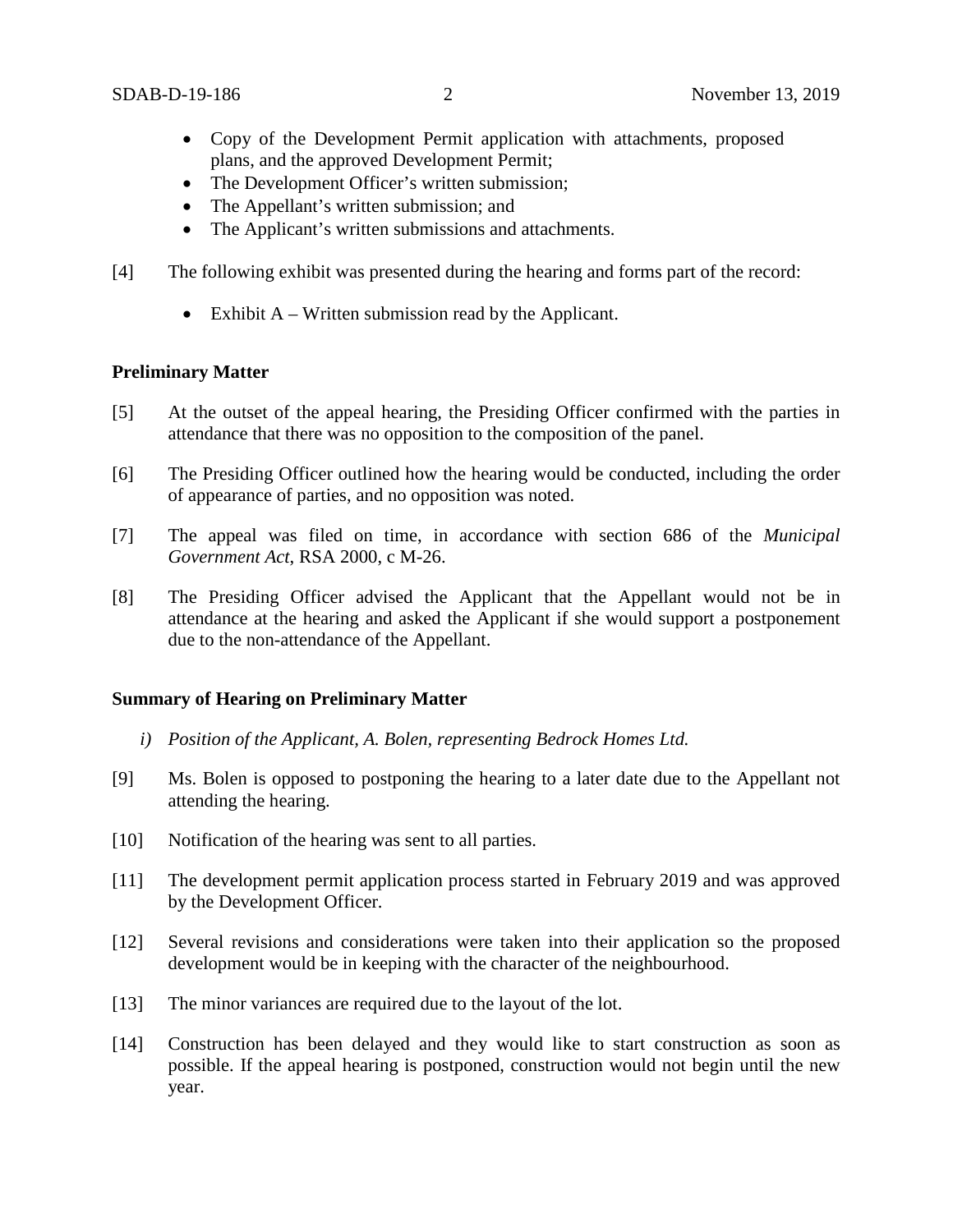- [15] Further delay will affect the feasibility of the project.
- [16] Ms. Bolen has made several attempts to contact the Appellant by email, telephone, and messages in the Appellant's mail box to discuss the proposed development. She made the Appellant aware of the timing of the appeal hearing.
- [17] The Appellant has not returned any telephone calls, or email messages.

### **Decision on Preliminary Matter**

[18] The Board determined to proceed with the appeal hearing as scheduled.

### **Reasons on Preliminary Matter**

- [19] The Subdivision and Development Appeal Board Administration ("SDAB administration") contacted the Appellant by telephone when the Appellant did not arrive for the appeal hearing. The Appellant indicated that she did not receive any notice regarding the date and time of the hearing.
- [20] The Appellant indicated that her email address was not working and she had contacted the SDAB office to provide them with a new email address and also sent an email with the information.
- [21] SDAB Administration confirmed that no email was received from the Appellant.
- [22] The Applicant made several attempts to contact the Appellant by email, telephone messages, and messages left in the Appellant's mail box after the appeal was filed.
- [23] The Board is mindful of the right of parties to have the opportunity to fully present their case. In this case, the Appellant provided the Board with an extensive written submission in support of her appeal.
- [24] The Board accepts the Applicant's evidence that further delay of the appeal hearing would negatively impact the proposed development. The Board finds that given the Appellant submitted detailed reasons in writing for objecting to the development, the prejudice to the Applicant as a result of further delay outweighs postponing the hearing to a later date.
- [25] For these reasons, the Board has determined to proceed with the hearing.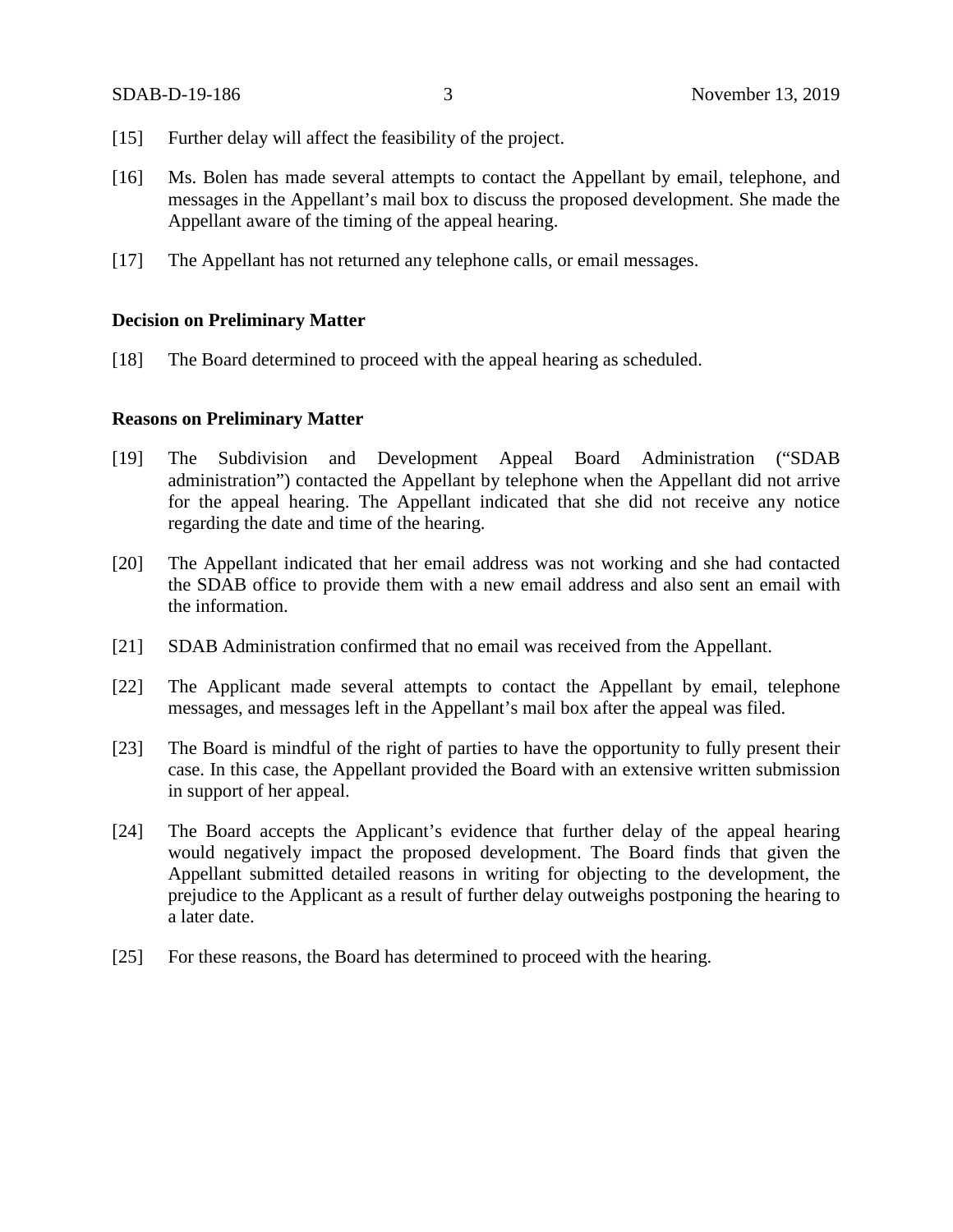# **Summary of Hearing**

- *i) Position of the Appellant, J. Sarauer*
- [26] Ms. Sarauer provided the following written reasons for appealing the decision of the Development Authority: (unedited)

I'd like to put in an appeal to the permit, which I was never notified about at 7926 106 st, next door. I have not seen a copy of what their blueprints are or a copy of what it's to look like.

- 1. My concern is I don't know what the side variance means, if its closer than required it is a problem for my brick foundation and the wood exterior walls of 120 year old cedar. The side to 80 Ave needs to maintained as well, as no other development is close to that roadway, and it interferes with site lines near our busy intersection with four way bicycle lanes and three way traffic.
- 2. Second the front variance will hide my home, which is a 1902 heritage home (not designated yet). It is the oldest wood grand home in the city, so you can see my concern. The community will also be concerned that they would be hiding the home behind a large back wall. It would place my home in a tunnel, between 7926 walls and 7918 future developments.
- 3. I assume they want to face their property to 80 Ave. This will bring their back wall to my home, and because they are in our subdivision they should face 106 St. So the other concern I have is if the front entrance should be still 106 st. My home and the north (7926) lot and my south lot (7918) are a subdivision on their own, so any development must match the neighboring home (7922) to some degree.
- 4. The other concern I have is my home is RF3 and as so the development is to adhere with heritage home and neighboring home rules (be it infill or whatever) to maintain the character of the neighboring properties.
- 5. The other concern is the parking. They are the only home with a driveway to 80 Ave, and to make it four driveways is unacceptable, especially as their vehicles will back into a bicycle lane. As well, the driveways totally interfere with 80 Ave parking for the entire side length of their lot. The relaxation of 6 parking stalls is also unacceptable. There is a shortage of parking in the area due to the proximity to Whyte Ave, and to relax this is ridiculous.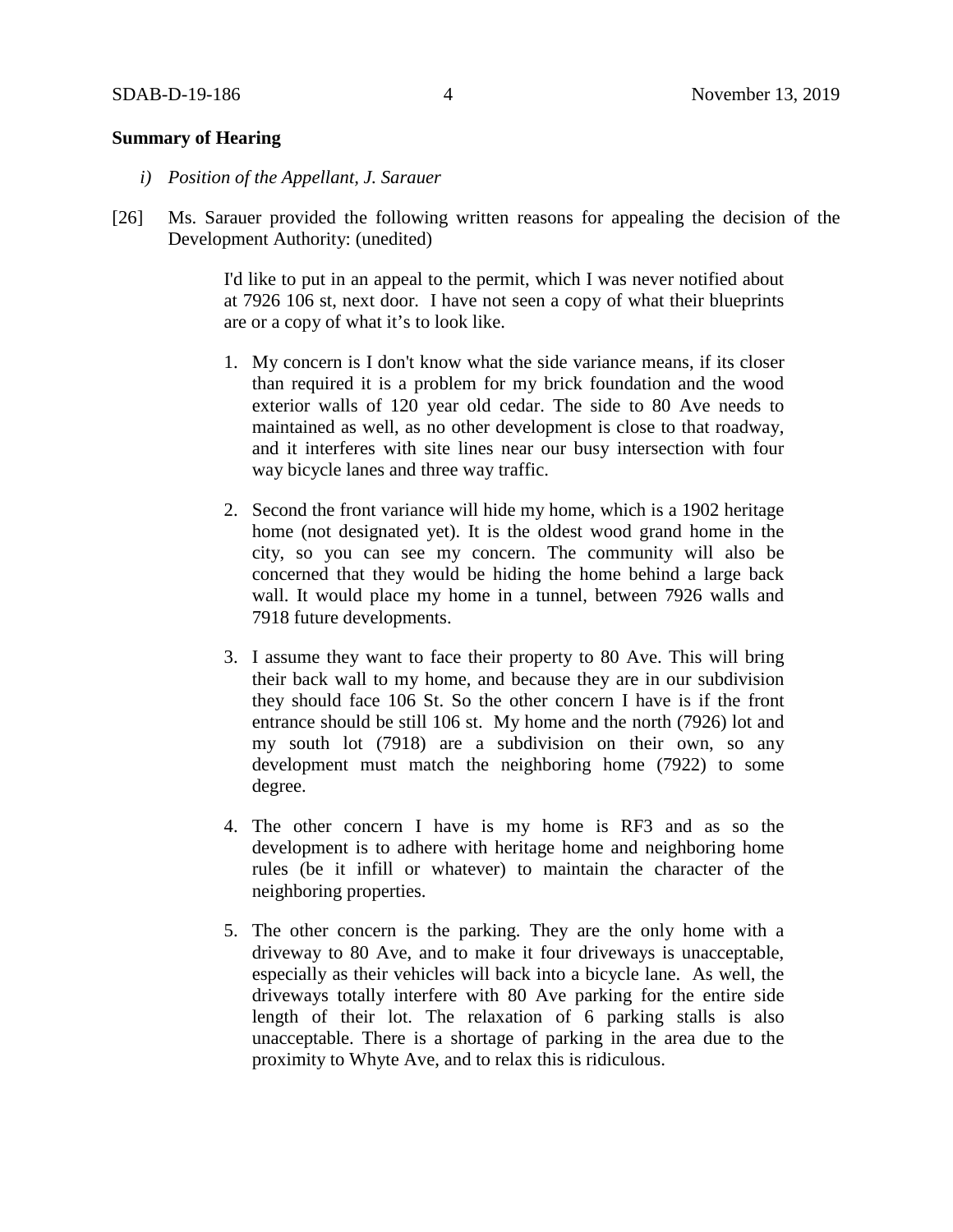6. The height of the building is also of a concern, as it will be taller than our home, hiding our side views. I assume it will also be close to the back. I don't know if back yard allowances need to apply, but I assume that our center home will be totally hidden by this giant development.

I spoke to Benny Liang and I understood that I was supposed to get notice, before it was approved. Not get an appeal notice.

- *ii) Position of A. Bolen, representing the Applicant, Bedrock Homes Ltd.*
- [27] Ms. Bolen read from her written submission (Exhibit A).
- [28] The property was purchased in November 2018.
- [29] The subject site is zoned RA7 Low Rise Apartment Zone.
- [30] She referred to the location map, Attachment No. 3 of her submission showing that all of the lots in this area are zoned RA7 Low Rise Apartment Zone.
- [31] One of the challenges with the RA7 Zone in mature neighbourhoods is that the lots are small for the designated Multi-unit Housing land use.
- [32] Regardless of what was intended for the lot, they have faced several deficiencies regarding the lot area, width, length, as well as no vehicular access from a lane.
- [33] The original application was for a Discretionary Use for a semi-detached dwelling with secondary suites, which is four dwellings, requiring 4 parking stalls.
- [34] City Administration advised against being able to approve a Discretionary Use on a lot that encumbered so many variances. By changing the secondary suites to dwellings it could be designated as a Permitted Use for a stacked row housing development.
- [35] There are the same number of dwellings and structure for a stacked row house and a semi-detached house with secondary suites. Parking as a stacked row house was calculated based on the number of bedrooms instead of number of dwellings requiring six parking spaces.
- [36] Council approved the Missing Middle Housing Bylaw Amendment in August 2019 which eliminated all of the 'size' related restrictions on the RA7 Low Rise Apartment lots. However, there were many site specific obstacles making on-site parking a challenge.
- [37] She referred to Attachment No. 1 of her submission showing there is no rear lane and two large boulevard trees along 80 Avenue, making the only access to the rear yard a single entry point (Access No. 1 between a boulevard tree and a light pole, leading directly onto a utility right of way no-build zone).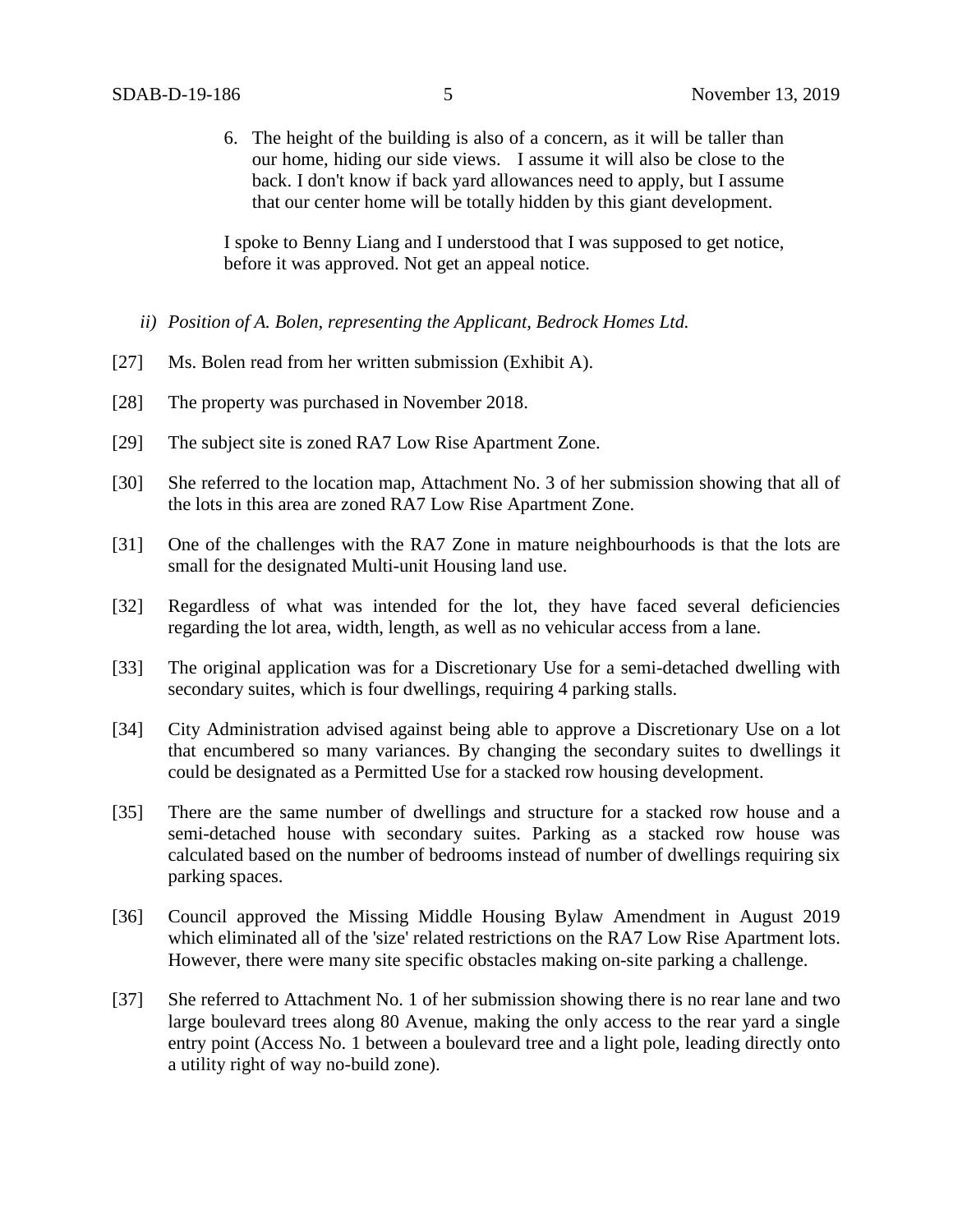- [38] They could not provide a garage in the rear yard. They worked with Transportation Services for several weeks, designing two parking stalls into the rear yard, but it would be impossible to fit any more. There was also concern regarding increasing the number of vehicles through this small access which could pose a risk to the tree and power pole.
- [39] Two parking stalls only support a single family home, duplex, or semi-detached with no secondary suites. All three of these Uses were removed from the RA7 Zone on August 26th, 2019.
- [40] In order to provide a number of parking stalls that supports the RA7 Zone, they incorporated two parking stalls within the structure, with access from the only section of 80 Avenue that would support it, between the east boulevard tree and the three-way intersection.
- [41] During the review process, Ms. Bolen was in contact with Transportation Services on several occasions and the requirement for driveway access off of 80 Avenue, nor was the proximity to the three-way intersection ever identified as a concern.
- [42] To provide direct driveway access to both parking garages, they applied for a 0.7 metres front setback variance, just for the depth of the garage. They had to avoid curving the driveway around the tree's clearance area, potentially causing risk to the tree. They do not feel that it adversely impacts the neighbourhood, the safety, or the traffic flow on this one-way road. All traffic will be approaching the area from the west only and will be decreasing in speed as they approach the stop sign at the intersection.
- [43] During the neighbourhood renewal process, a bike lane was added to 80 Avenue, and all parking along the entire length of the subject lot was removed. The proposed development does not eliminate any street parking. In her opinion, the parking provided on site is sufficient, meeting the requirements of a low density 4 dwelling unit structure.
- [44] The Queen Alexandra neighbourhood has a great network of bike lanes. Occupants from this site have access to lanes on both 80 Avenue and 106 Street, encouraging that use of transportation.
- [45] She referred to Attachment No. 3 showing that the lot is just over half a block outside the reduced parking corridor of 82 Avenue and its public transportation network.
- [46] She referred to Attachment No. 2 showing the design of the house. The proposed development needed to bridge the transition between the walk-up apartments along 80 Avenue and the single family homes along 106 Street.
- [47] The portion of the development facing 106 Street has elements, such as height, and massing, similar to the single family homes. One of the four dwellings fronts onto 106 Street, and has a veranda entrance similar in scale to the adjacent home.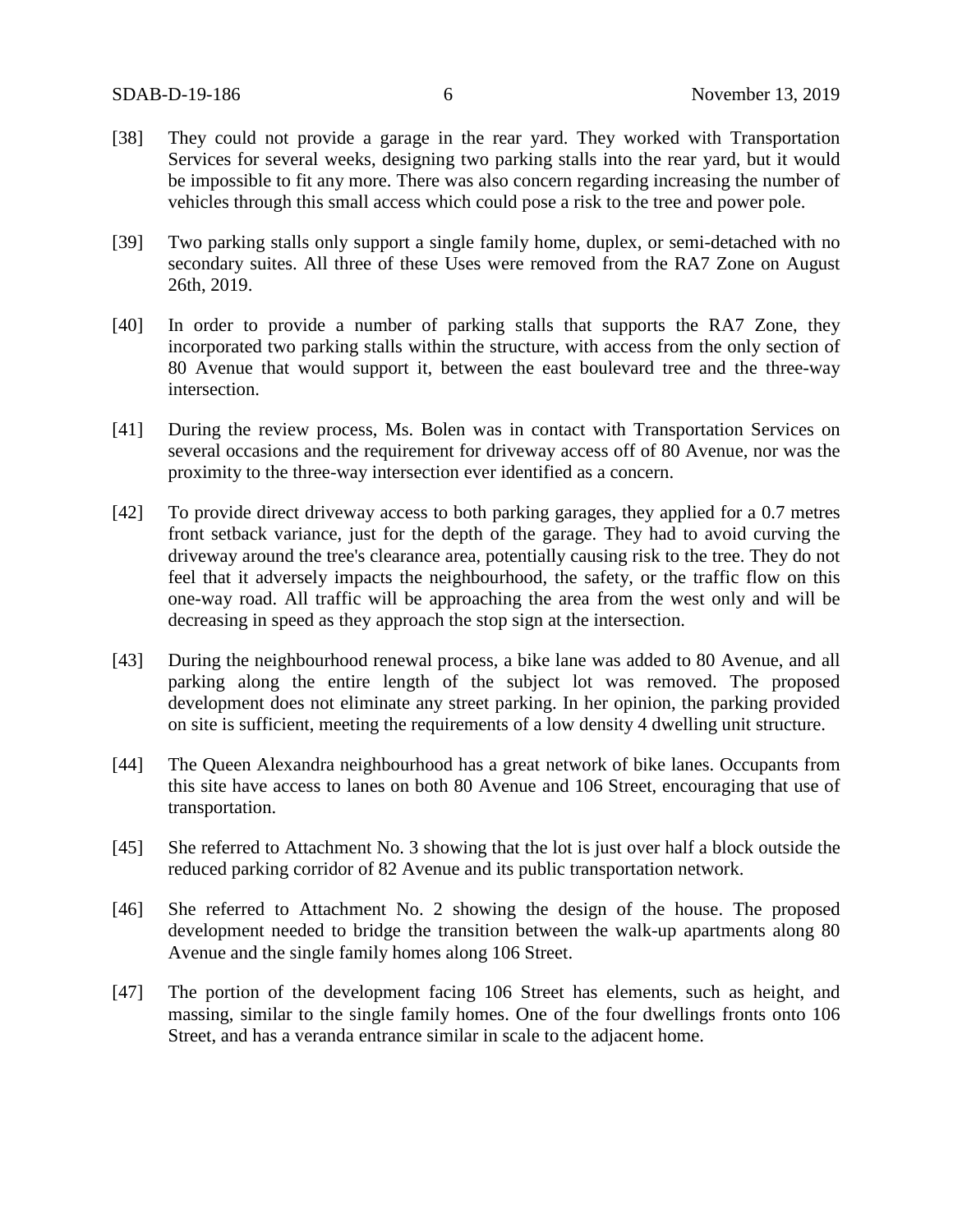- [48] In consideration of the Appellant's adjacent lot, they ensured to keep the interior side massing of the development within the allowable building pocket. The veranda and entry area behind the front setback, minimizing the impact of the front projection, and not hiding or blocking the adjacent home. The gable roof lines are common among the single family homes in the area, such as the ones across 106 Street at 10555 and 10557 - 80 Avenue. Siding and brick are typical exterior treatments, on both the apartment and single detached homes, so that exterior treatment was incorporated into elevation drawings.
- [49] On the corner of 80 Avenue, the three storey portion of the structure is located adjacent to the similar scaled apartments. The third storey adheres to the Edmonton Zoning Bylaw and is staggered in from the interior side property line. They were aware of the adjacent windows facing their development, and provided tall landscaping in areas close to the foundation that was available to soften the visual impact of the exterior two storey wall.
- [50] With the changes Council approved in August 2019, also came the reduced interior side setbacks to 1.2 metres. Ms. Bolen spoke to the Appellant on several occasions at the subject site and was aware of their concerns regarding the integrity of their original 1902 foundation.
- [51] Older homes, such as the Appellant's, which have been carefully maintained and restored, are vital to the character and heritage of mature neighbourhoods. Redevelopment is necessary for the sustainability of Edmonton's neighbourhoods, but redevelopment should also be conscious of, and support, the preservation of homes such as the Appellant's. They did not reduce the side yard when provided the opportunity to do so, leaving it at 2.158 metres. The extra width could have improved the development and potentially provide more space in the rear yard for parking, but their ambition is to provide housing options so more people can enjoy living in the context of an established neighbourhood, not potentially causing harm to the existing context of homes by the redevelopment.
- [52] The landscape buffer is in reference to the flanking side yard. Because two of the dwellings do not have garage storage, they needed to provide an area for garbage bins, and determined the most convenient location would be in the northwest corner of the lot, where there will be a four-foot fence. Their intention is to provide a landscape buffer in front of it.
- [53] The proposed development benefited greatly from the Missing Middle Housing Bylaw Amendment and she feels it is a prime example of what Council is hoping to achieve through implementation of that amendment.
- [54] However, the timing of the amendment adversely affected the engagement with the neighbours on this project. On August 26, 2019, the Mature Neighbourhood Overlay governing the subject lot, was removed, and with it the required consultation with the neighbours by the City before the Development Authority rendering a decision.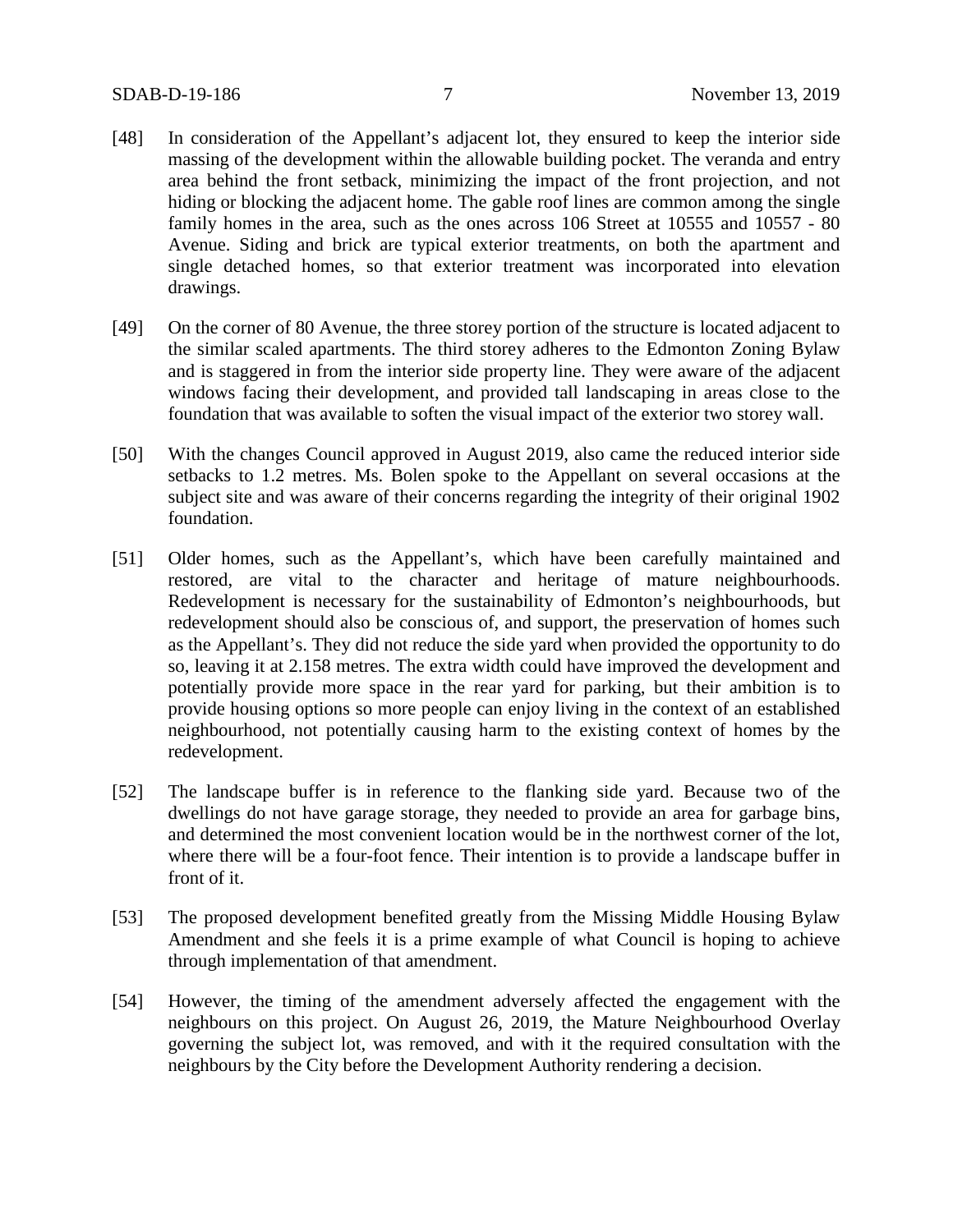- [55] Ms. Bolen has been reaching out to the neighbours trying to initiate conversation ever since the August 26, 2019 amendment as shown in her correspondence (Attachment No. 4).
- [56] The Garneau Area Redevelopment Plan identifies this area, Sub Area 2, as having a lack of diversity in housing unit size and built form.
- [57] The proposed development is a stacked row house with a diversity of unit sizes. It is an alternative form of development, providing character to a street that is predominately walk-up apartments. Not only does it meet the objectives in the Area Redevelopment Plan, it also enhances the neighbourhood, it does not cause any hardship on existing homes or enjoyment of the neighbourhood, and it provides potential new residents with an adult or family-orientated housing option.
- [58] Ms. Bolen provided the following information in response to questions by the Board:
	- a. The 0.7-metre Setback is referred to the plot plan provided by the Development Officer. The Development Officer referenced the cantilever portion for the variance. There is a cantilever but it is not part of the variance.
	- b. She is aware of the Appellant's concerns. She believes information provided at the appeal hearing will alleviate all the concerns of the Appellant.
	- c. She reiterated that she made attempts to contact the Appellant to discuss the proposed development.
	- d. In her opinion, the Appellant was not aware of what the side yard variance is.
	- e. The proposed development has minor variances that are not adjacent to the Appellant's home. The Appellant's line of sight will not be impacted by the projection of the proposed development.
	- f. With regard to parking, they have worked with Transportation Services and it has no objection to access from 80 Avenue which is a one way street.
	- g. She confirmed that there is no parking on 106 Street and no access.
	- h. There is a designated bike lane on 106 Street.
	- i. Vehicles backing out of the subject site will back into traffic and not a bike lane.
	- j. She contacted the Community League but has not received any response.
	- k. She is agreeable to all of the conditions imposed by the Development Officer on the approved permit.
	- l. She confirmed that some of the conditions were identified before the proposed development was approved.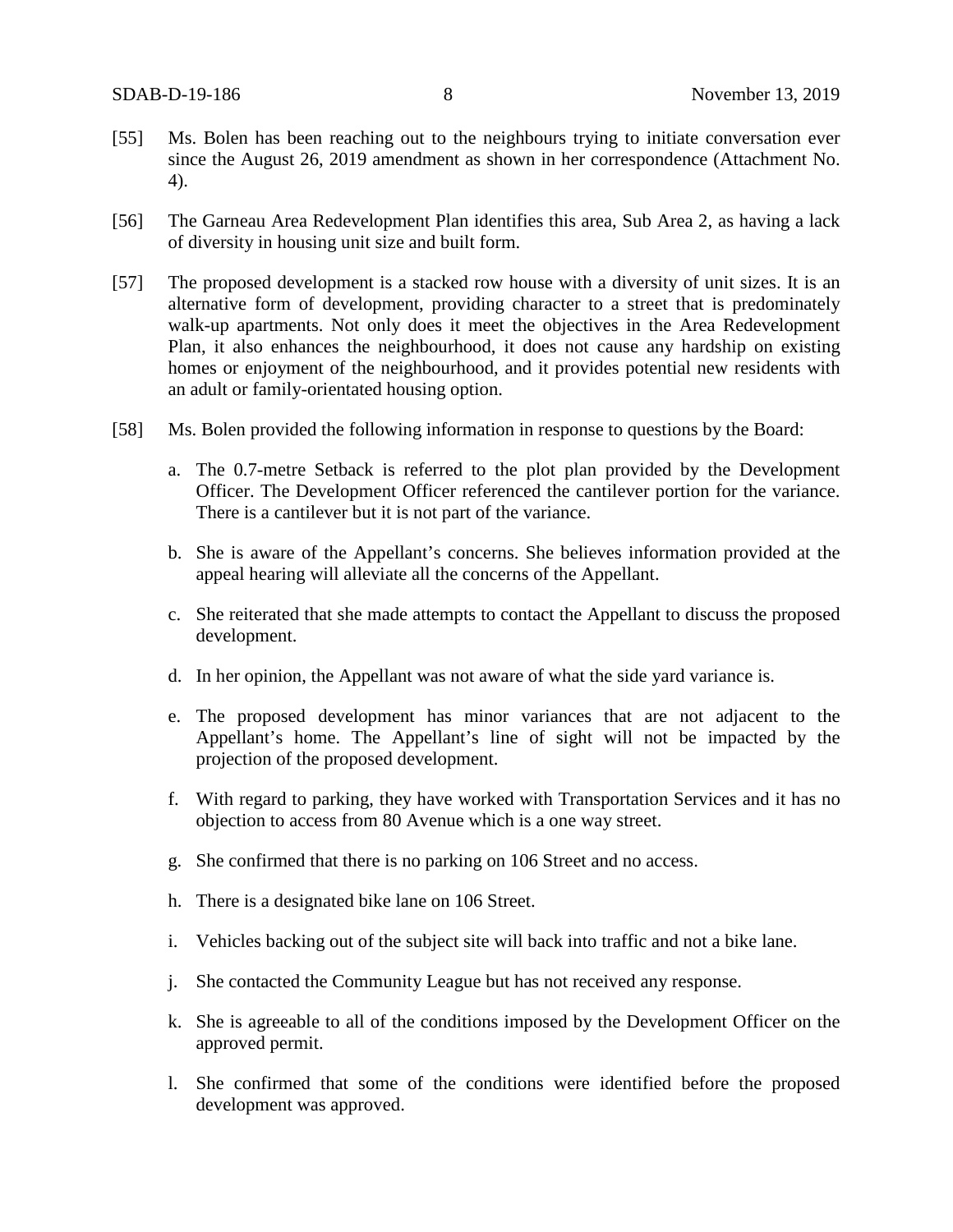- m. They will need to contact Transportation Services to install access to the site and the remaining conditions are part of the process.
- *iii) Position of the Development Officer, K. Bauer*
- [59] The Development Authority did not appear at the hearing and the Board relied on Ms. Bauer's written submission.

### **Decision**

[60] The appeal is **DENIED** and the decision of the Development Authority is **CONFIRMED**. The development is **GRANTED** as applied for to the Development Authority.

#### **Reasons for Decision**

- [61] The proposed development, a four Dwelling Multi-unit Housing, is a Permitted Use in the (RA7) Low Rise Apartment Zone pursuant to section 210.2(9) of the *Edmonton Zoning Bylaw* (the "*Bylaw*").
- [62] Section 210.1 of the *Bylaw* states that the General Purpose of the (RA7) Low Rise Apartment Zone is to provide a Zone for low rise Multi-unit Housing.
- [63] The Appellant raised a number of concerns related to the required variances and other matters. The Board notes that as the proposed development is a Permitted Use in this Zone, it is only the variances required for the Front Setback, Landscaping buffer and parking that are subject to appeal.
- [64] In regard to the side variance noted as the Appellant's first concern, the proposed development does not require a variance on the side of the property abutting the Appellant's lot. The proposed development maintains a side yard of 2.158 metres which is well within the zoning requirements.
- [65] The Appellant has concern about the front variance. However, there is no evidence of concerns raised by the Development Authority and the 0.7-metre variance required is minimal.
- [66] On the Appellant's concerns about the facing of the development towards 80 Avenue rather than 106 Street and the impact of the development's back wall on her property, there is no variance required as to the facing of the development to 80 Avenue. Further, the finishing of the back wall and the addition of extensive landscaping mitigates the impact.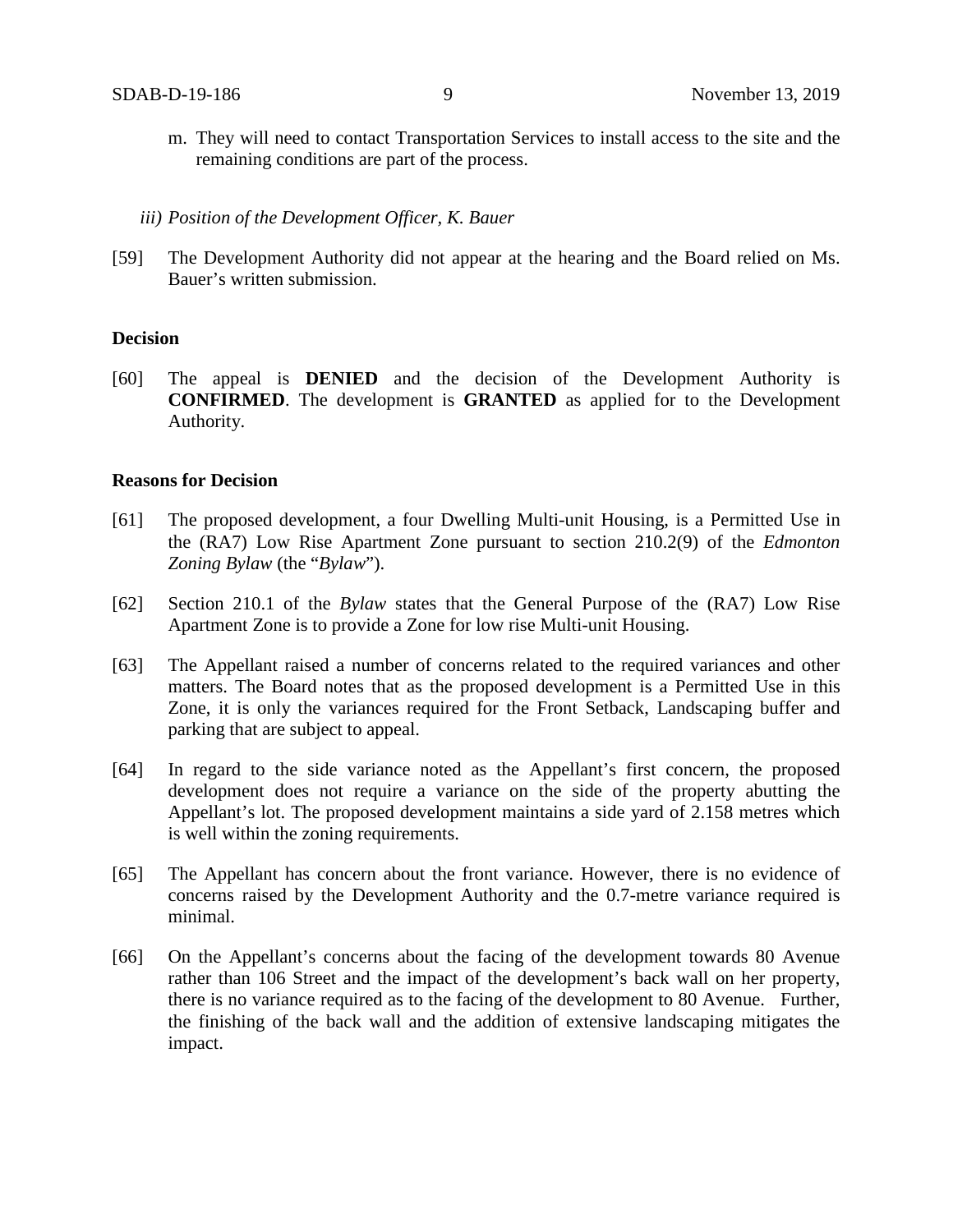- [67] The Appellant's submission that the development adhere to heritage home and neighboring home rules to maintain the character of the neighbouring properties also does not involve a variance as the RA7 Zoning that applies to the entire area does not require such.
- [68] It is the Appellant's view that the driveways requiring backing onto 80 Avenue and the relaxation of the parking requirement by two spaces are unacceptable. Again, as the Development Authority has not raised traffic or safety concerns and parking is not permitted on the roadways where the proposed development is located, the relaxation of the parking requirement will not interfere with street parking.
- [69] Finally, in regard to the Appellant's concern with the height of the proposed development, as the height of the proposed development comes within the requirements of the *Bylaw*, no variance is needed and as such is not subject to appeal.
- [70] The Board's authority is set out in section 687(3)(d) of the *Municipal Government Act*  (the *"Act"*) which states:

In determining an appeal, the subdivision and development appeal board may make an order or decision or issue or confirm the issue of a development permit even though the proposed development does not comply with the land use bylaw if, in its opinion,

- (i) the proposed development would not
	- (A) unduly interfere with the amenities of the neighbourhood, or
	- (B) materially interfere with or affect the use, enjoyment or value of neighbouring parcels of land,

and

- (ii) the proposed development conforms with the use prescribed for that land or building in the land use bylaw.
- [71] The Board is satisfied that the proposed development with the required variances satisfies the Board's test under section 687(3)(d) of the *Act* for the following reasons:
	- a. The subject Site presents a number of practical difficulties for developing the property in accordance with the RA7 Zoning requirements. The lack of a back lane limits vehicle access to the Site and the protection of the existing boulevard trees limits options for siting of the garage and driveway.
	- b. The variance of the parking requirement to four from six on-site spaces per Section 54.2, Schedule 1(A)(1) of the *Bylaw* is reasonable given this is a walkable neighbourhood with convenient public transportation and bicycle lanes. The Board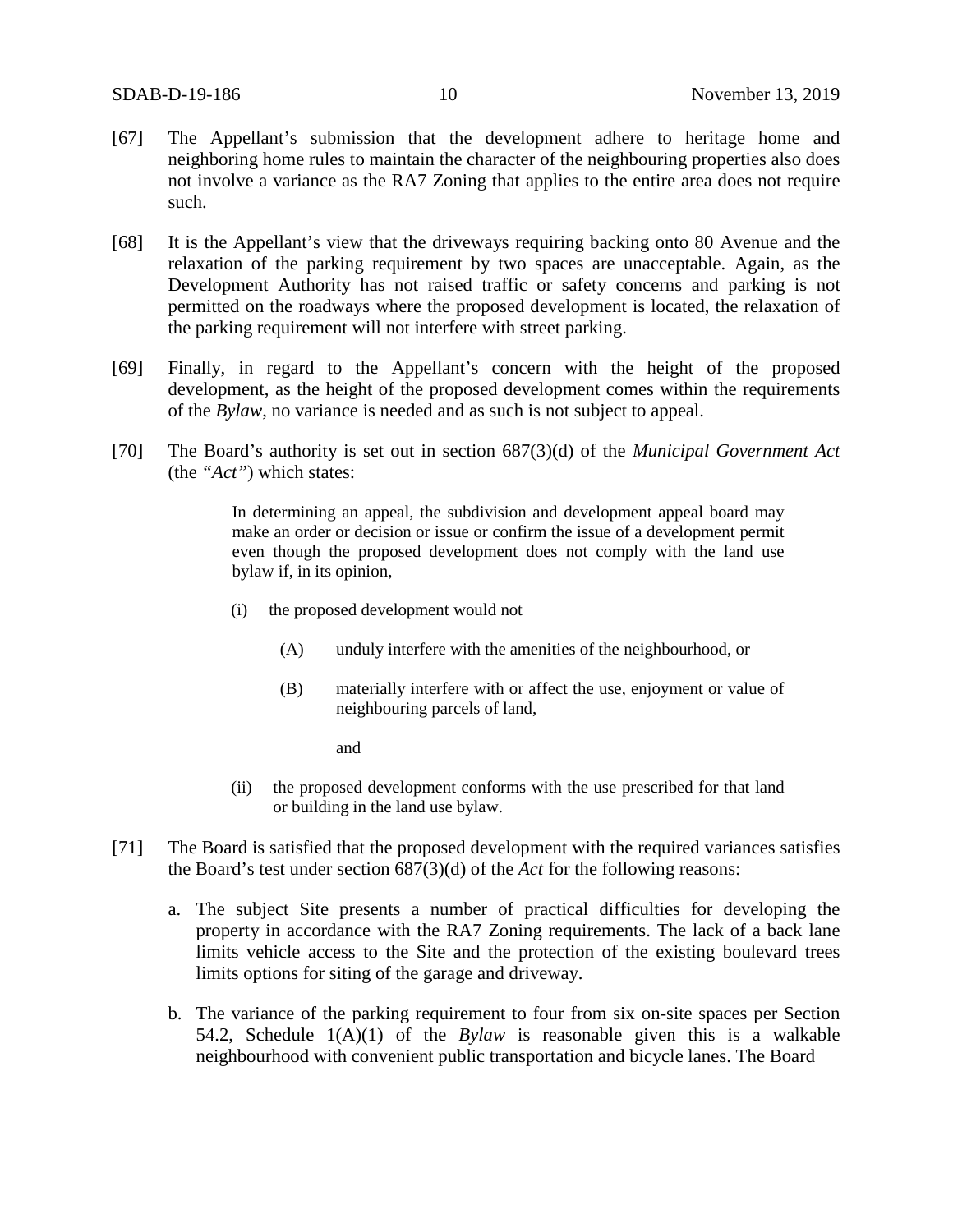notes that had the developer developed two homes with secondary suites, which the Development Authority would not permit within this Zone, only four parking spaces would be needed. Further, parking on the subject Site can only be accessed from 80 Avenue.

- c. The Board acknowledges the Appellant's concerns that the proposed driveways would reduce on street parking spaces and would interfere with on-street parking. Based on the evidence submitted, parking is restricted in front of the subject Site and as such the relaxation for the proposed driveways will not impact on-street parking.
- d. With regard to the landscaping variance, section 210.4(11) of the *Bylaw* requires a minimum 1.5 metres wide soft landscaping buffer within the north flanking Side Setback. The Development Officer approved a variance of 0.9 metres.
- e. The Board recognizes the practical difficulties with the subject Site and the Applicant has taken steps to ameliorate any concerns by installing a fence and landscaping on the property. The Board is satisfied that the impact of the variance allowed for landscaping on the area or neighbouring property would be negligible.
- f. Section 210.4(4) of the *Bylaw* requires the east Front Setback to be 4.5 metres. The Board finds that the evidence submitted shows that the minor variance of 0.7 metres will not have a negative impact on the neighbouring property.
- g. The Board notes that the need for the minor variance to the Front Setback requirement arises in part because of a need to protect the boulevard trees that will contribute significantly to maintaining the character of the neighbourhood.
- [72] The Applicant referred to the Garneau Area Redevelopment Plan (the "ARP"). Sub-Area 2 states that there is a "lack of diversity in housing unit size and built form in the central and southern portions of the sub area." The Board finds that the proposed development meets the Plan's objectives to "maintain the existing built form character of the area...." And to "encourage alternate forms of development."
- [73] Policy Number 2.1 of the ARP provides that future residential development in sub-area 2 will involve a mix of housing types including Walk-up Apartments, Limited to four storeys….and Stacked Row Housing. The Board observes that the development as proposed contributes to achieving this policy.
- [74] No letters were received in opposition from neighbouring property owners or Queen Alexandra Community League other than the concerns of the Appellant.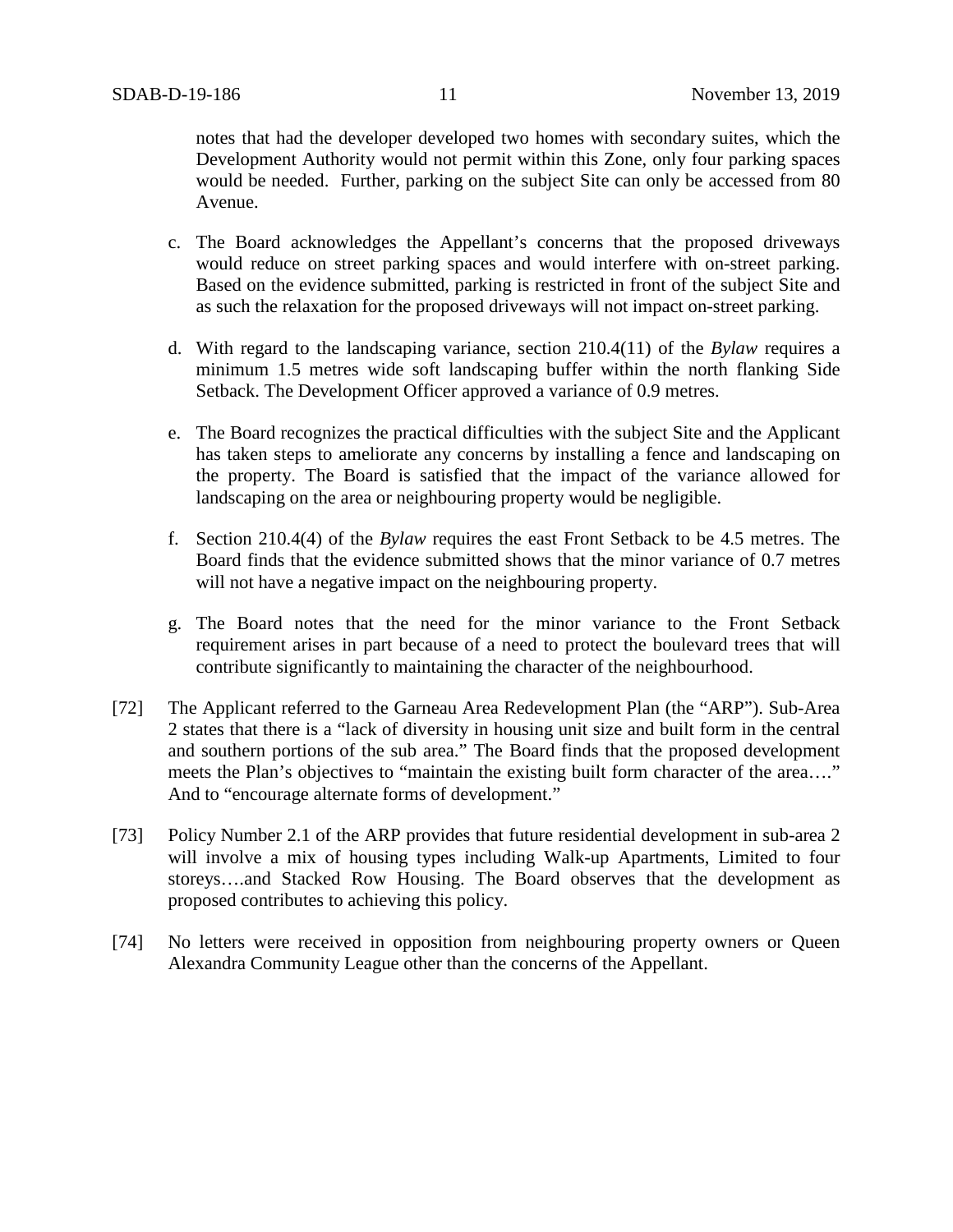[75] Based on the above, it is the opinion of the Board that the proposed development will not unduly interfere with the amenities of the neighbourhood, nor materially interfere with or affect the use, enjoyment or value of neighbouring parcels of land.

Gwen Harris, Presiding Officer Subdivision and Development Appeal Board

CC: J. Sarauer City of Edmonton, Development & Zoning Services, Attn: K. Bauer / A. Wen